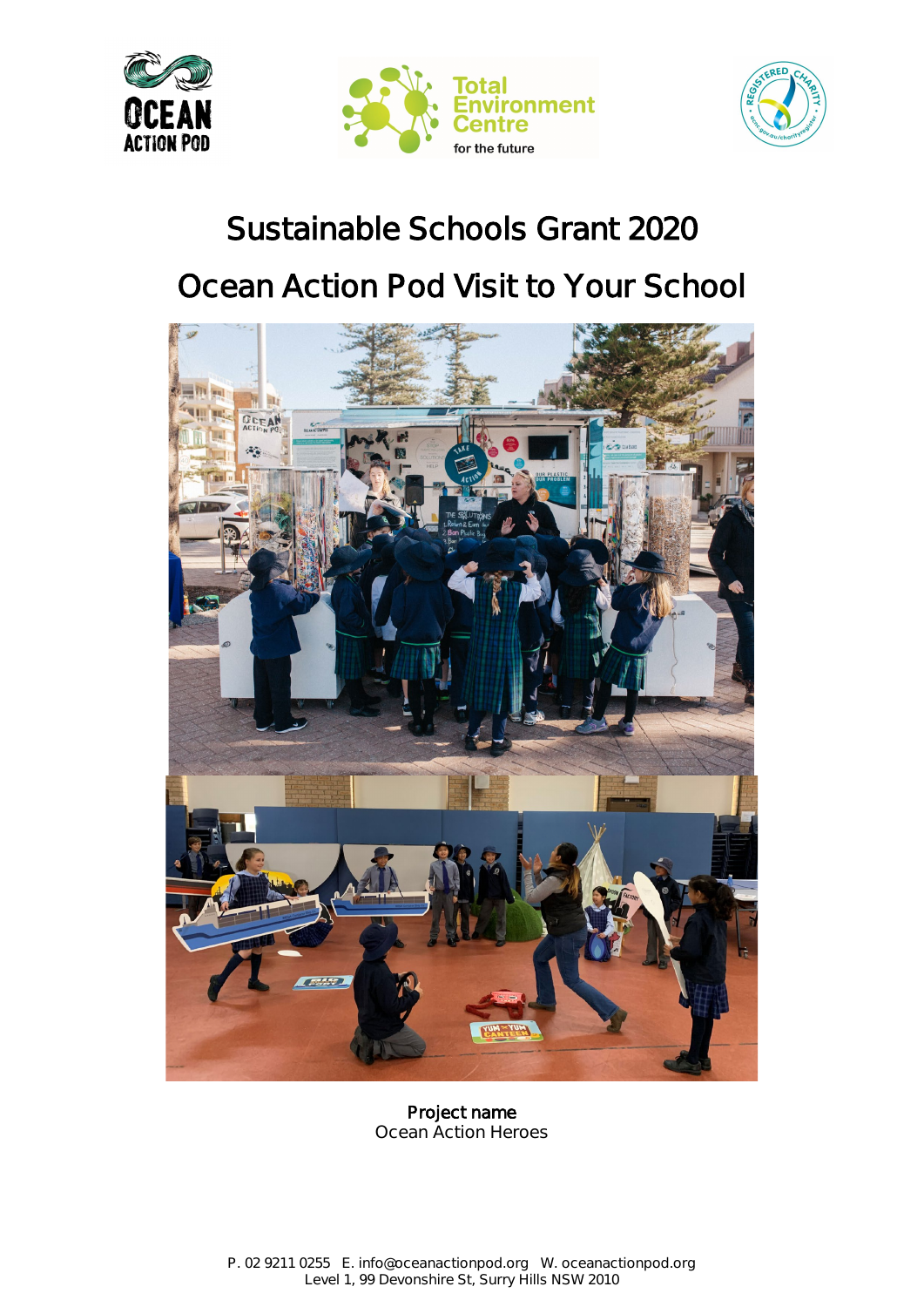## **Amount requested**

**See prices below the project summary.**

### **Summarise the project**

**We will invite the Ocean Action Pod from Total Environment Centre to deliver one 6-hour hands-on incursion providing students with a curriculum-linked sustainability education program.**

- **1. Overview: An incursion visit from Ocean Action Pod, to experience immersive education for understanding and preventing plastic pollution.**
- **2. Whole systems thinking – performance-based activity assessing the process of making a plastic spoon – from drilling oil, to moulding plastic, to transportation across the world to the canteen**
- **3. Microplastics - landfill and oceans (waste, packaging, single use) – eye-catching, thought-provoking displays to highlight the macro problem of microplastics**
- **4. Critical thinking – is some plastic fantastic? Students use graphical displays to describe what type of plastic is important and used for a long time, compared to plastic which is not important and single-use.**
- **5. Problem-solving – how does a fish consume plastic and how do our systems enable plastic to enter the ocean? Where does it come from? Students use problem-solving to determine how to prevent plastic from entering the ocean and its ingestion by marine life.**

#### **Price:**

**For Sydney Metro Schools \$3,000 (ex GST) for 180 – 240 children (up to 8 classes) Can be tailored for Stages 1-3**

**For Central Coast/Blue Mountains/Illawarra/Newcastle Schools \$3,950 (ex GST) for 180 – 240 children (up to 8 classes) Can be tailored for Stages 1-3**

**Digital Poster Pack**

**[https://www.oceanactionpod.org/online-store/Plastic-Free-July-DIGITAL-Posters-Bundle](https://www.oceanactionpod.org/online-store/Plastic-Free-July-DIGITAL-Posters-Bundle-p108571150)[p108571150](https://www.oceanactionpod.org/online-store/Plastic-Free-July-DIGITAL-Posters-Bundle-p108571150) \$110 (inc GST)**

#### **What is innovative about your project or what new insights could it offer other schools?**

**The Ocean Action Pod is a funky mobile exhibition with props and educational activities creating action for our oceans. The pod's colourful, interactive and creative displays are key features to engaging hearts and minds in a meaningful and memorable way. The Ocean Action Pod for Schools Program encourages children to use their head, heart, and hands to take action on plastic pollution. This program uses immersive KLA-linked activities ranging from drama to mathematics to empower students to think critically and systemically about litter and waste.** 

#### **How will your project link to the NSW curriculum?**

**Maths: counting, sorting, classifying, statistics, graphing and data reporting.**

**Science: Material and Properties, the Living World, observation and data collection, recording and reporting.**